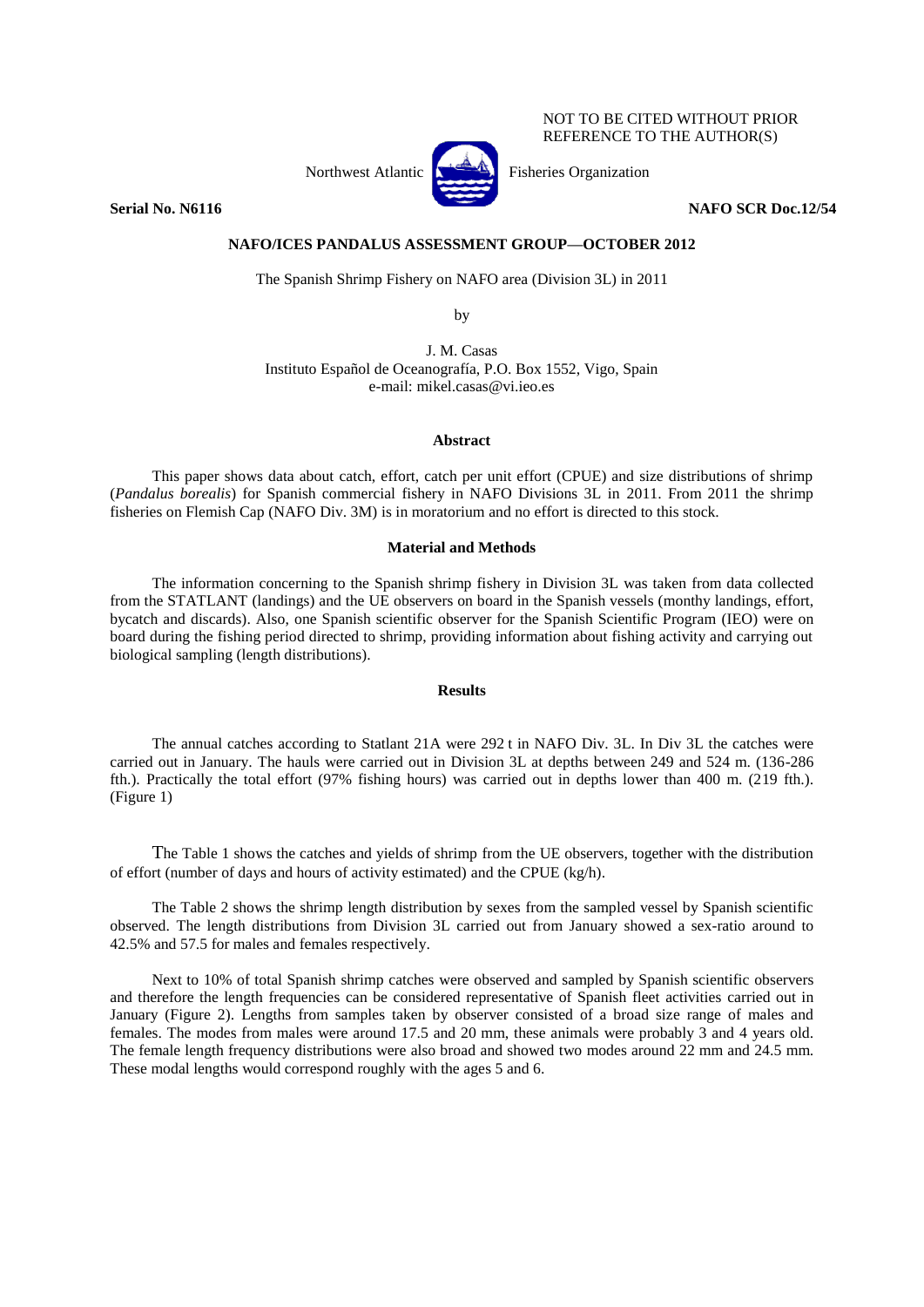Table 1.- Catches (kg), effort and CPUE (kg/h) from Statlandt 21A and UE observers of the Spanish trawl fleet directed to shrimp fishery in NAFO Div. 3L 2011.

| <b>Species</b>       |       |
|----------------------|-------|
| Northern shrimp      | 292.1 |
| Vessel numbers       | 6     |
| <b>Fishing hours</b> | 516   |
| CPUE Shrimp (kg/h)   | 566   |

|  |  |  |  |  |  | Table 2: Shrimp length distributions by month and sex from Spanish catches in NAFO Divisions 3L, 2011. |
|--|--|--|--|--|--|--------------------------------------------------------------------------------------------------------|
|--|--|--|--|--|--|--------------------------------------------------------------------------------------------------------|

| <b>Divisions</b> | 3L               |                  |  |
|------------------|------------------|------------------|--|
| <b>Months</b>    | <b>January</b>   |                  |  |
| $C.L.$ (mm)      | males            | females          |  |
| 15               | 7657             | $\boldsymbol{0}$ |  |
| 15.5             | 9271             | $\overline{0}$   |  |
| 16               | 13776            | $\overline{0}$   |  |
| 16.5             | 36232            | $\overline{0}$   |  |
| 17               | 80031            | $\overline{0}$   |  |
| 17.5             | 144312           | $\overline{0}$   |  |
| 18               | 107793           | $\overline{0}$   |  |
| 18.5             | 99989            | $\boldsymbol{0}$ |  |
| 19               | 149429           | 4226             |  |
| 19.5             | 205459           | 6292             |  |
| 20               | 244361           | 12518            |  |
| 20.5             | 256640           | 54019            |  |
| 21               | 165082           | 148982           |  |
| 21.5             | 173348           | 298383           |  |
| 22               | 44171            | 352251           |  |
| 22.5             | 13924            | 290591           |  |
| 23               | 2520             | 304000           |  |
| 23.5             | $\overline{0}$   | 219801           |  |
| 24               | $\boldsymbol{0}$ | 151761           |  |
| 24.5             | $\boldsymbol{0}$ | 192666           |  |
| 25               | $\overline{0}$   | 96310            |  |
| 25.5             | $\overline{0}$   | 77824            |  |
| 26               | $\overline{0}$   | 70834            |  |
| 26.5             | $\overline{0}$   | 43493            |  |
| 27               | $\overline{0}$   | 29134            |  |
| 27.5             | $\overline{0}$   | 9345             |  |
| 28               | $\overline{0}$   | 4428             |  |
| 28.5             | $\overline{0}$   | $\boldsymbol{0}$ |  |
| 29               | $\overline{0}$   | 2910             |  |
| <b>TOTAL</b>     | 1753995          | 2369768          |  |
| Sex ratio        | 42.5%            | 57.5%            |  |
| Sampled catch    | 25743 kg         |                  |  |
| Sampled tows     | 9                |                  |  |
| Ind. measured    | 1492             |                  |  |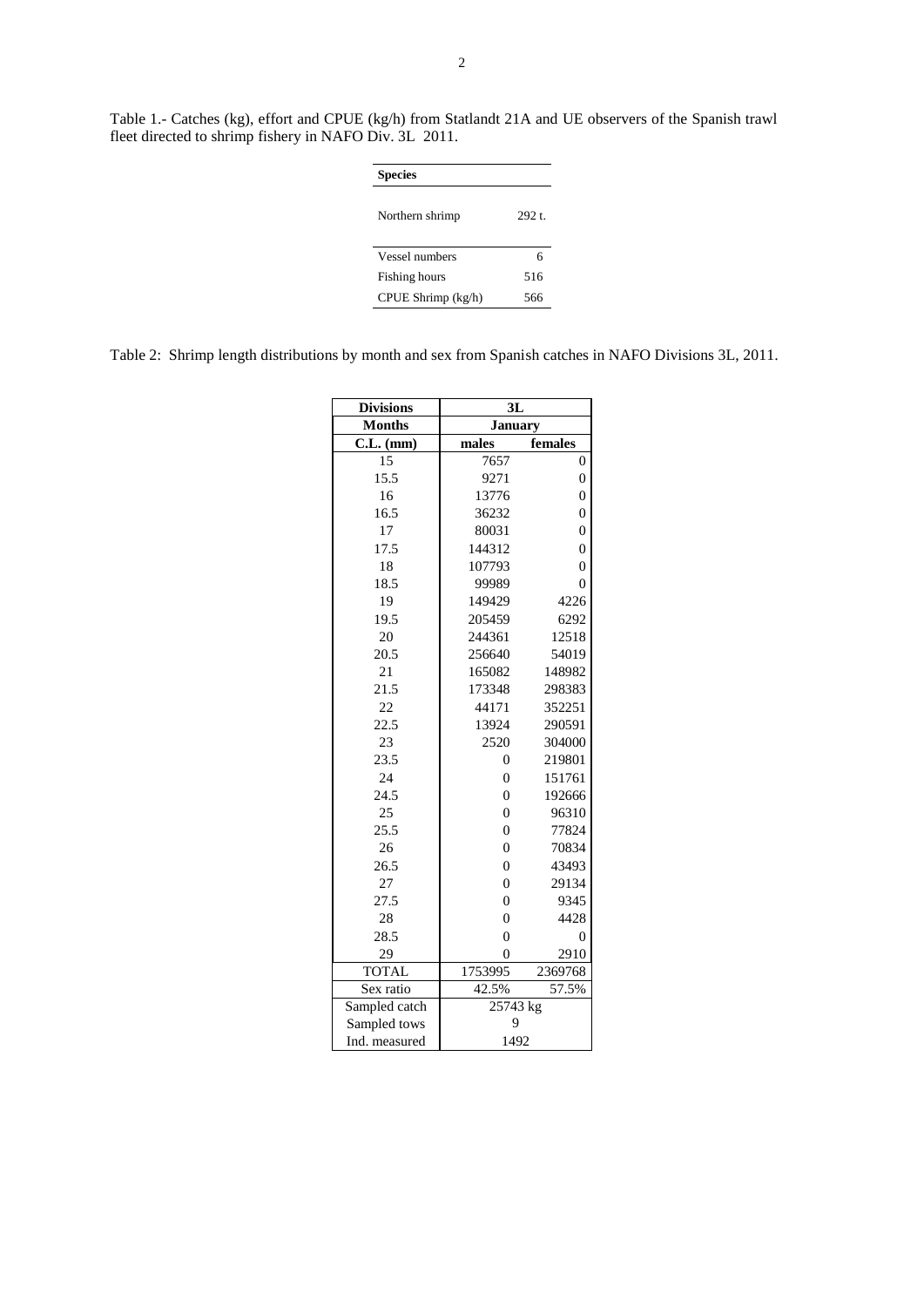

Figure 1.- Geographical location and distribution of Spanish catches (kg) in NAFO Div. 3L in 2011. Depth labels in fathoms.